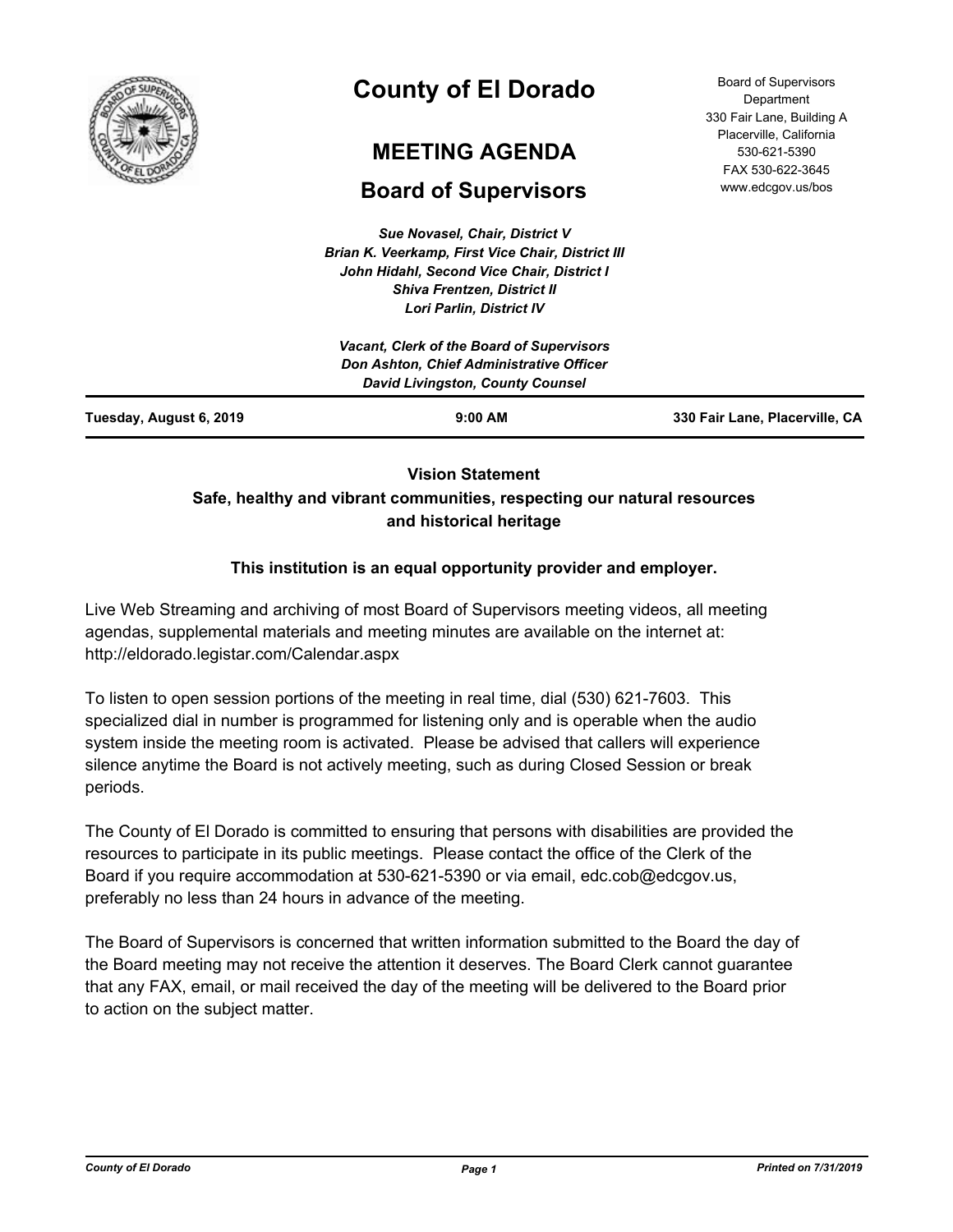The Board meets simultaneously as the Board of Supervisors and the Board of Directors of the Air Quality Management District, In-Home Supportive Services, Public Housing Authority, Redevelopment Agency and other Special Districts.

For Purposes of the Brown Act § 54954.2 (a), the numbered items on this Agenda give a brief description of each item of business to be transacted or discussed. Recommendations of the staff, as shown, do not prevent the Board from taking other action.

Materials related to an item on this Agenda submitted to the Board of Supervisors after distribution of the agenda packet are available for inspection during normal business hours in the public viewing packet located in Building A, 330 Fair Lane, Placerville or in the Board Clerk's Office located at the same address. Such documents are also available on the Board of Supervisors' Meeting Agenda webpage subject to staff's ability to post the documents before the meeting.

## **PROTOCOLS FOR PUBLIC COMMENT**

Public comment will be received at designated periods as called by the Board Chair.

Public comment on items scheduled for Closed Session will be received before the Board recesses to Closed Session.

Except with the consent of the Board, individuals shall be allowed to speak to an item only once.

On December 5, 2017, the Board adopted the following protocol relative to public comment periods. The Board adopted minor revisions to the protocol on February 26, 2019, incorporated herein:

Time for public input will be provided at every Board of Supervisors meeting. Individuals will have three minutes to address the Board. Individuals authorized by organizations will have three minutes to present organizational positions and perspectives and may request additional time, up to five minutes. At the discretion of the Board, time to speak by any individual may be extended.

Public comment on certain agenda items designated and approved by the Board may be treated differently with specific time limits per speaker or a limit on the total amount of time designated for public comment. It is the intent of the Board that quasi-judicial matters have additional flexibility depending upon the nature of the issue. It is the practice of the Board to allocate 20 minutes for public comment during Open Forum and for each agenda item to be discussed. (Note: Unless designated on the agenda, there is no Open Forum period during Special Meetings.)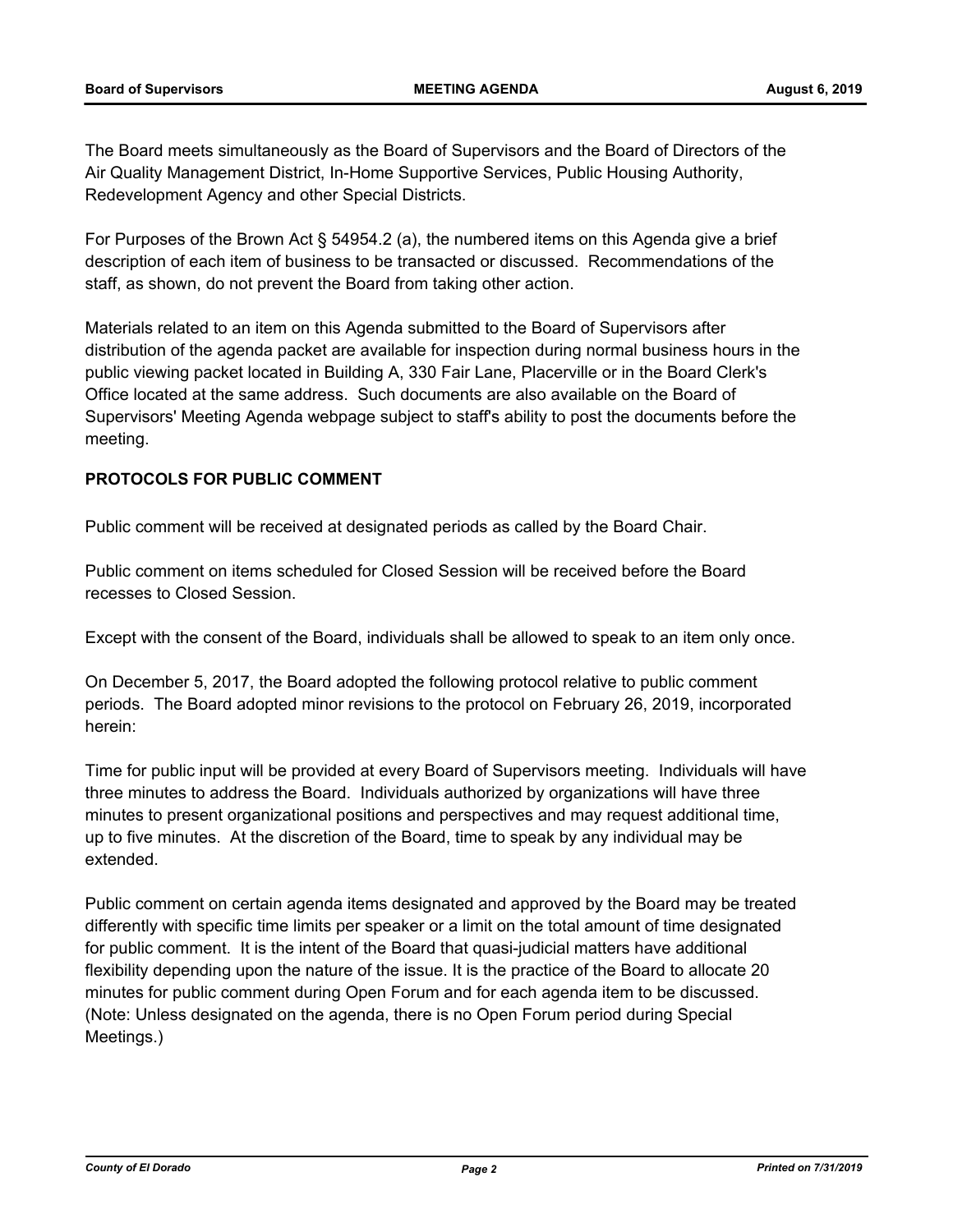Individual Board members may ask clarifying questions but will not engage in substantive dialogue with persons providing input to the Board.

If a person providing input to the Board creates a disruption by refusing to follow Board guidelines, the Chair of the Board may take the following actions:

Step 1. Request the person adhere to Board guidelines. If the person refuses, the Chair may turn off the speaker's microphone.

Step 2. If the disruption continues, the Chair may order a recess of the Board meeting.

Step 3. If the disruption continues, the Chair may order the removal of the person from the Board meeting.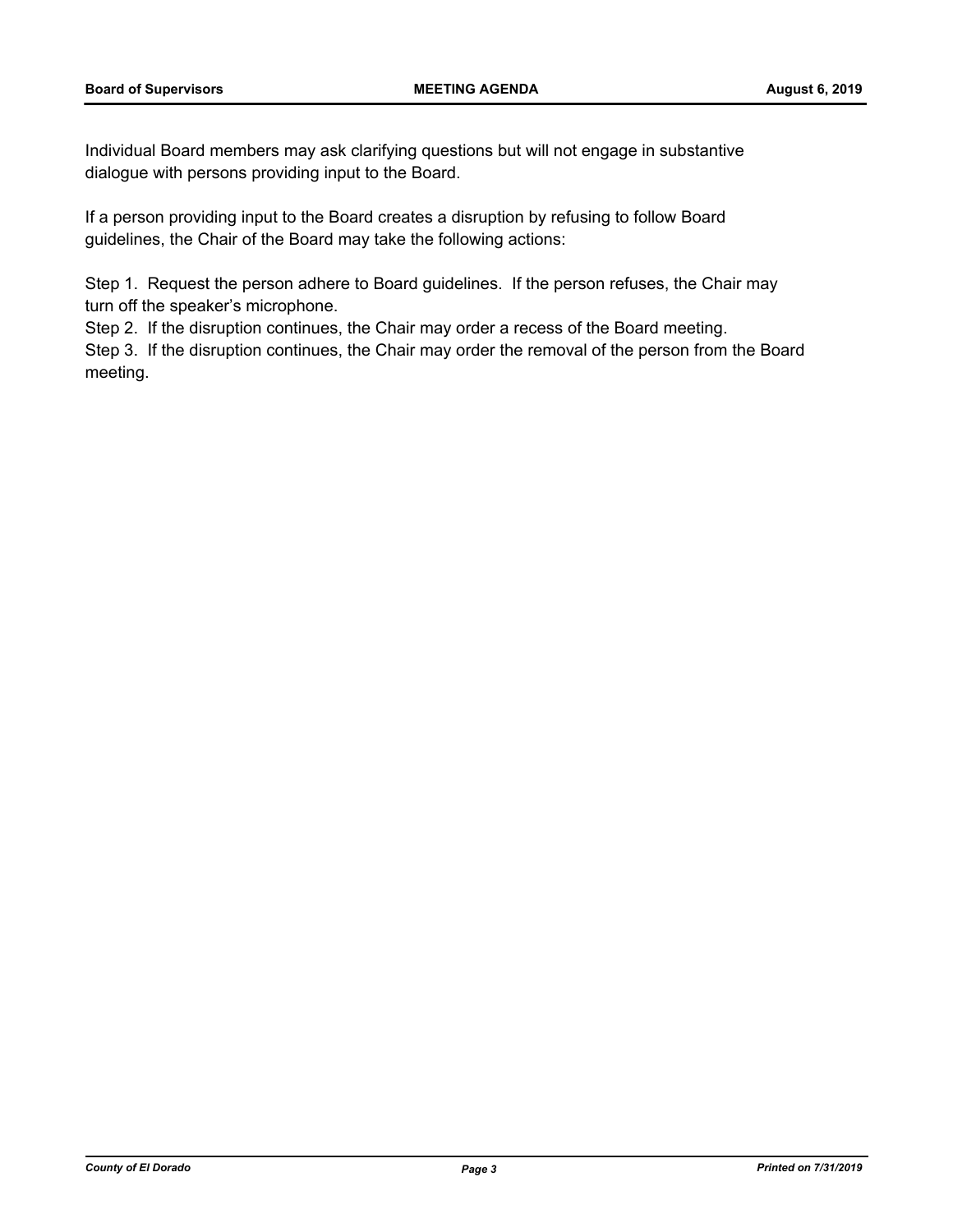## **9:00 A.M. - CALL TO ORDER**

#### **INVOCATION AND PLEDGE OF ALLEGIANCE TO THE FLAG**

#### **ADOPTION OF THE AGENDA AND APPROVAL OF CONSENT CALENDAR**

The Board may make any necessary additions, deletions or corrections to the agenda including moving items to or from the Consent Calendar and adopt the agenda and the Consent Calendar with one single vote. A Board member may request an item be removed from the Consent Calendar for discussion and separate Board action. At the appropriate time as called by the Board Chair, members of the public may make a comment on matters on the Consent Calendar prior to Board action.

#### **OPEN FORUM**

Open Forum is an opportunity for members of the public to address the Board of Supervisors on subject matter that is not on their meeting agenda and within their jurisdiction. Public comments during Open Forum are limited to three minutes per person. Individuals authorized by organizations will have three minutes to present organizational positions and perspectives and may request additional time, up to five minutes. The total amount of time reserved for Open Forum is 20 Minutes.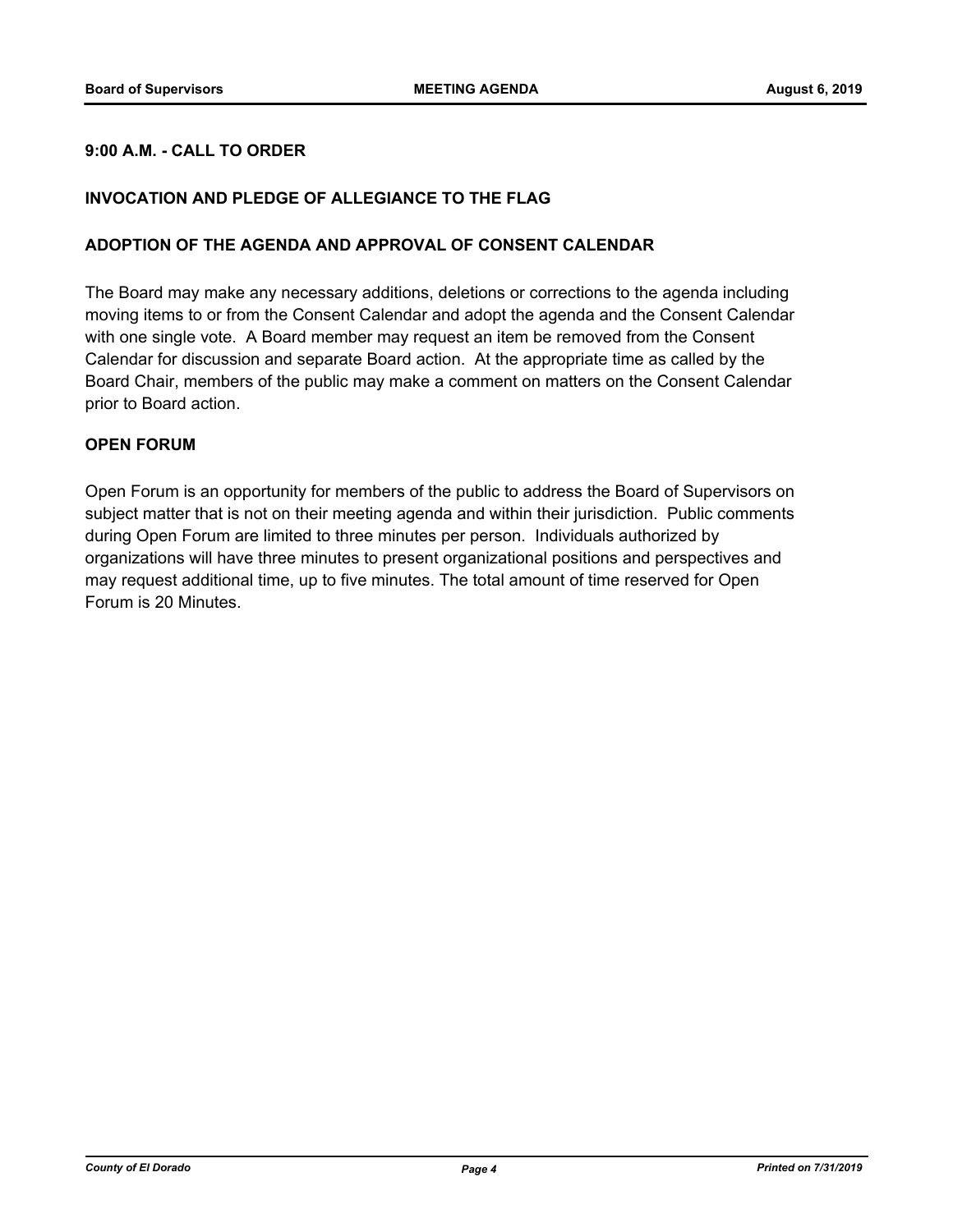#### **CONSENT CALENDAR 1 - 9:00 A.M.**

**1.** [19-1182](http://eldorado.legistar.com/gateway.aspx?m=l&id=/matter.aspx?key=26505) Clerk of the Board recommending the Board approve the Minutes from the regular meeting of July 23, 2019.

#### **GENERAL GOVERNMENT - CONSENT ITEMS**

- **2.** [16-0305](http://eldorado.legistar.com/gateway.aspx?m=l&id=/matter.aspx?key=20961) Chief Administrative Office recommending the Board find that a state of emergency continues to exist in El Dorado County as a result of unprecedented tree mortality due to drought conditions and related bark beetle infestations. (Cont. 7/23/19, Item 2)
- **3.** [19-1118](http://eldorado.legistar.com/gateway.aspx?m=l&id=/matter.aspx?key=26440) Chief Administrative Office, Procurement and Contracts Division, presenting a list of County surplus property and recommending the Board so declare and authorize disposal of same in accordance with the procedures outlined in the County's Purchasing Ordinance, Chapter 3.12 and Section 3.12.220 thereof.

#### **FUNDING:** Various.

**4.** [19-1080](http://eldorado.legistar.com/gateway.aspx?m=l&id=/matter.aspx?key=26402) Chief Administrative Office, Procurement and Contracts Division, recommending the Board declare a service weapon as surplus and approve the sale of the weapon to retiring Sheriff Deputy David Cook.

> **FUNDING:** The Sheriff Office Armory will receive the funds paid by the retired employee.

**5.** [19-1135](http://eldorado.legistar.com/gateway.aspx?m=l&id=/matter.aspx?key=26457) Human Resources Department recommending the Board approve the following:

> 1) Revised class specifications for the Health and Human Services Agency: Deputy Director, Health and Human Services Agency (Title Change from Deputy Director), Manager of Animal Services (Title Change from Chief Animal Control Officer), and Deputy Public Guardian Supervisor (Title Change from Supervising Deputy Public Guardian);

2) Revised class specifications for the Planning and Building Department: Deputy Building Official and Sr. Planner; and

3) Adopt and authorize the Chair to sign Resolution **123-2019** to approve the following:

a) The three abovementioned title changes, and

b) Due to lateral reclassification, the deletion of a vacant 1.0 FTE Department Analyst I/II position and the addition of 1.0 FTE Administrative Analyst I/II position in the Planning and Building Department.

**FUNDING:** General Fund.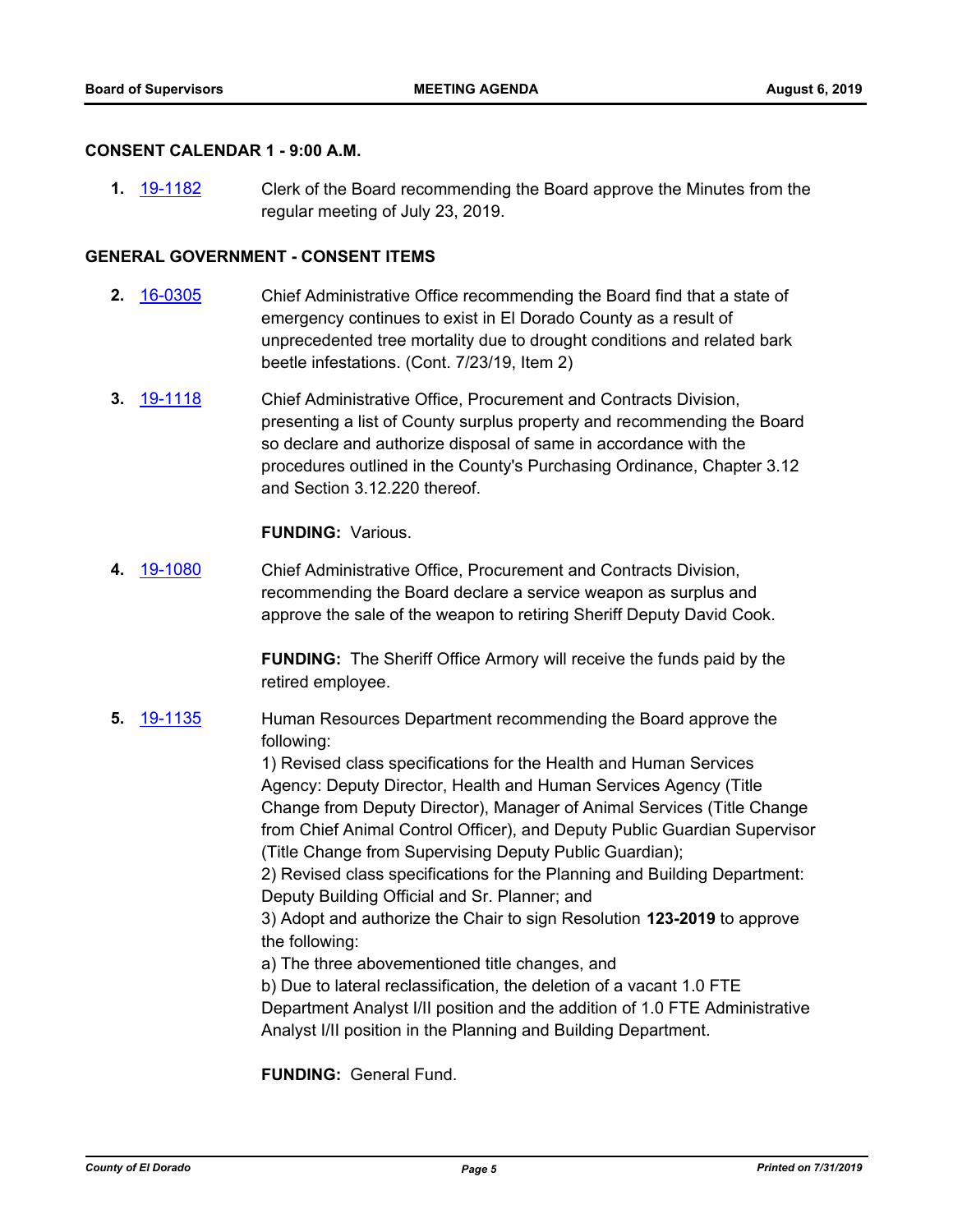**6.** [19-1145](http://eldorado.legistar.com/gateway.aspx?m=l&id=/matter.aspx?key=26467) Human Resources Department recommending the Board take the following actions regarding Health Plan Programs and Ancillary Employee Benefit Programs for the 2020 Plan Year: 1) Approve the proposed 2020 health plan rate cards (Attachment A)

based on the cost sharing of health premiums in the current Memorandum of Understanding with all bargaining units, the Salary and Benefits Resolution for unrepresented employees and in accordance with the Patient Protection and Affordable Care Act (ACA);

2) Authorize the Director of Human Resources, or designee, to execute health and benefit program contract renewals subject to approval by County Counsel; and

3) Grant Human Resources the authority to correct any minor clerical errors or adjustments, if necessary, to the approved health plan rate cards for the 2020 health benefits plan year, as needed.

**FUNDING:** County-wide cost, shared between the County Departments (General Fund and Non-General Fund) and employees.

**7.** [19-0896](http://eldorado.legistar.com/gateway.aspx?m=l&id=/matter.aspx?key=26219) Treasurer-Tax Collector recommending the Board adopt and authorize the Chair to sign Resolution **121-2019** granting approval to sell tax defaulted properties at public auction noting said sale to be conducted on Friday, November 1, 2019.

**FUNDING:** General Fund.

*County of El Dorado Page 6 Printed on 7/31/2019*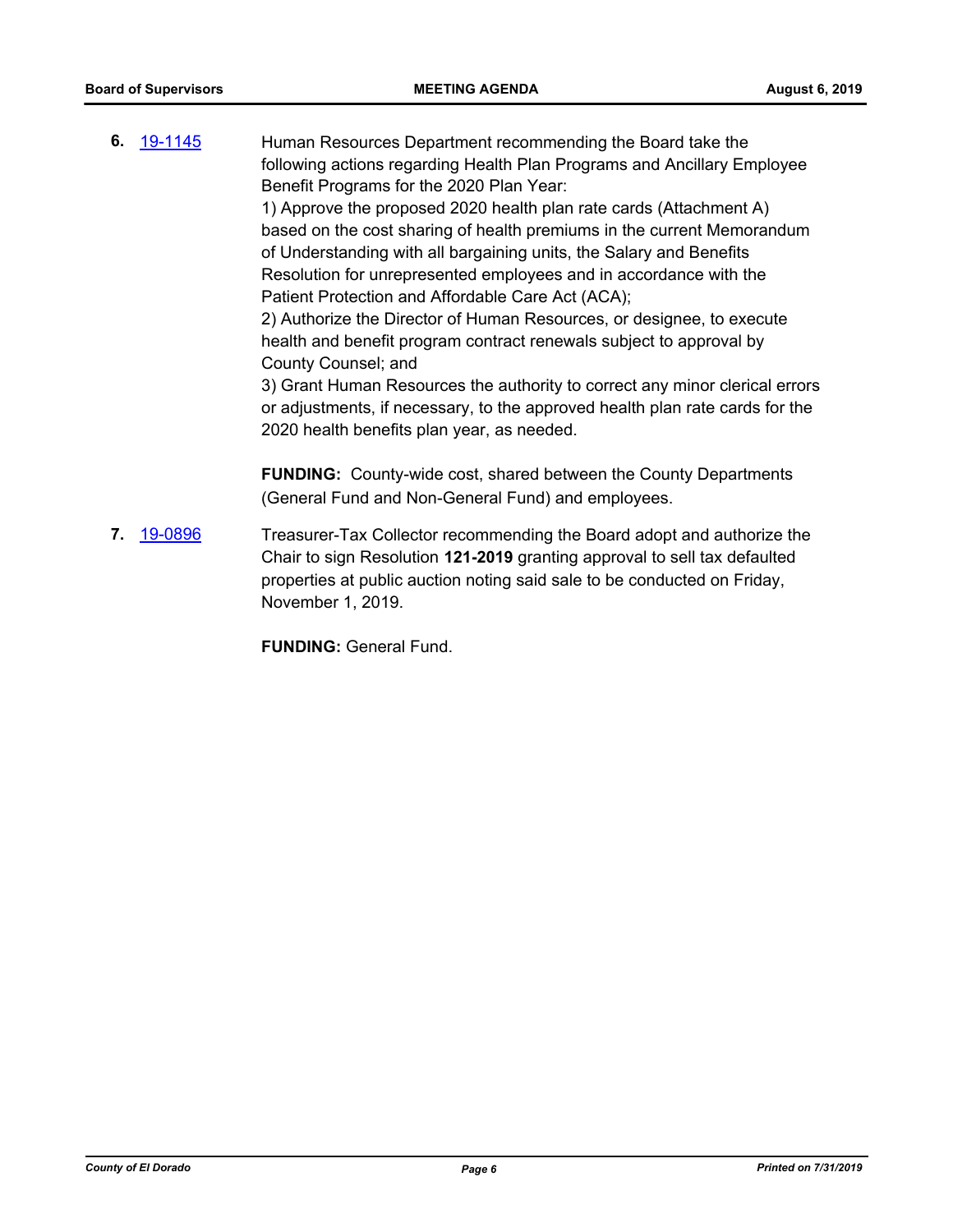#### **HEALTH AND HUMAN SERVICES - CONSENT ITEMS**

**8.** [19-0971](http://eldorado.legistar.com/gateway.aspx?m=l&id=/matter.aspx?key=26294) Health and Human Services Agency recommending the Board: 1) Approve and authorize the Chair to sign Funding-Out Agreement 4115 with A Westfall Dental Corporation, to support their mobile dental program, for the term upon execution through June 30, 2020, with a maximum contractual obligation of \$40,000; and 2) Authorize the Director, or designee, to execute further documents relating to Funding-Out Agreement 4115, including amendments, which do not increase the maximum dollar amount or term of the Agreement, and contingent upon approval by County Counsel and Risk Management.

> **FUNDING:** 100% State Funding: California Department of Public Health Oral Health Grant 17-10689.

**9.** [19-1132](http://eldorado.legistar.com/gateway.aspx?m=l&id=/matter.aspx?key=26454) Health and Human Services Agency recommending the Board approve and authorize the Chair to sign a Proclamation recognizing August 2019 as "Breastfeeding Awareness Month" in the County of El Dorado.

**FUNDING:** N/A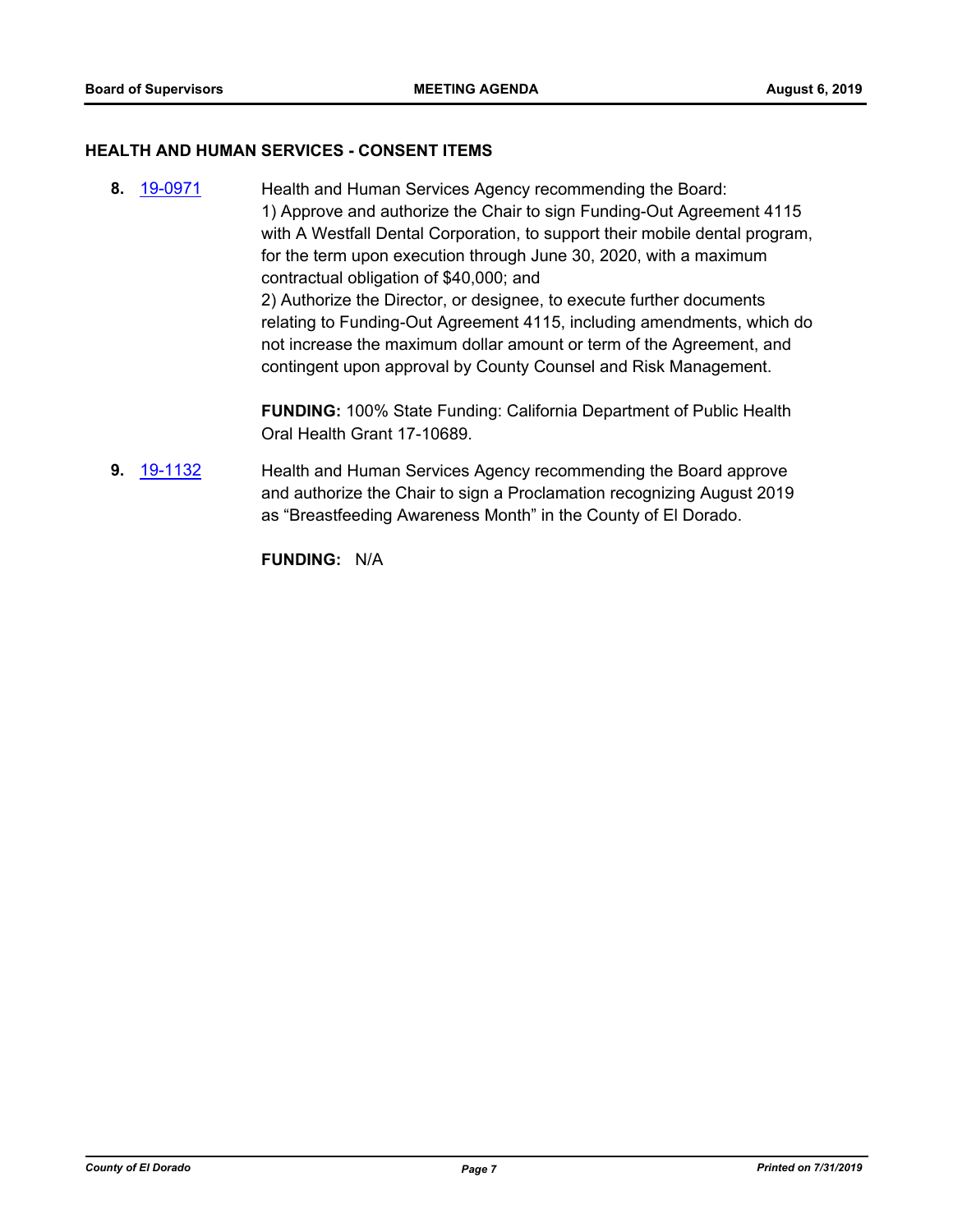#### **LAND USE AND DEVELOPMENT - CONSENT ITEMS**

**10.** [19-0990](http://eldorado.legistar.com/gateway.aspx?m=l&id=/matter.aspx?key=26313) Department of Transportation recommending the Board approve the following:

> 1) Award Bid 19-863-075 for the purchase of Fleet Tires - automotive, light truck and miscellaneous tires and tire studding services for the Fleet Division to the low qualified bidder, Sierra Nevada Tire and Wheel of Placerville, CA;

2) Authorize the Purchasing Agent to issue a purchase order contract in the amount of \$450,000, for a thirty-six (36) month period following Board approval; and

3) Authorize the Purchasing Agent to increase the purchase order contract on an "as needed" basis during the awarded period as long as funding is available within the requesting department's budget.

**FUNDING:** Fleet Internal Service Fund.

**11.** [19-0994](http://eldorado.legistar.com/gateway.aspx?m=l&id=/matter.aspx?key=26317) Department of Transportation recommending the Board take the following actions pertaining to the El Dorado Hills Boulevard Class 1 Bike Path: Governor Drive to Brittany Place Project, CIP 72311/36105012, Contract 3825:

> 1) Award the Construction Contract to Western Engineering Contractors, Inc., who was the lowest responsive, responsible bidder;

2) Approve and authorize the Chair to sign the Construction Contract, subject to review and approval by County Counsel and Risk Management; and

3) Authorize the Director of Transportation to sign an Escrow Agreement, if requested by the Contractor and in accordance with Public Contract Code Section 22300, for the purpose of holding Contract retention funds.

**FUNDING**: Congestion Mitigation and Air Quality Program (CMAQ) (100%), RSTP Exchange Funds (<1%) (Federal Funds).

**12.** [19-0998](http://eldorado.legistar.com/gateway.aspx?m=l&id=/matter.aspx?key=26321) Department of Transportation recommending the Board consider the following pertaining to the Henningsen Lotus Park & Latrobe Railroad Storm Damage Repairs Projects, CIP 99455/36209026 and 99454/36209025, Contract 4025:

> 1) Approve and adopt the Plans and Contract Documents and authorize the Chair to sign the Plans; and

2) Authorize advertisement for construction bids.

**FUNDING:** Federal Emergency Management Agency, California Office of Emergency Services, Sacramento Placerville Transportation Corridor Joint Powers Authority, El Dorado County Parks (Henningsen Lotus Trust Fund, Quimby Funds), and Parks Capital Project Savings (Local, State, and Federal Funds).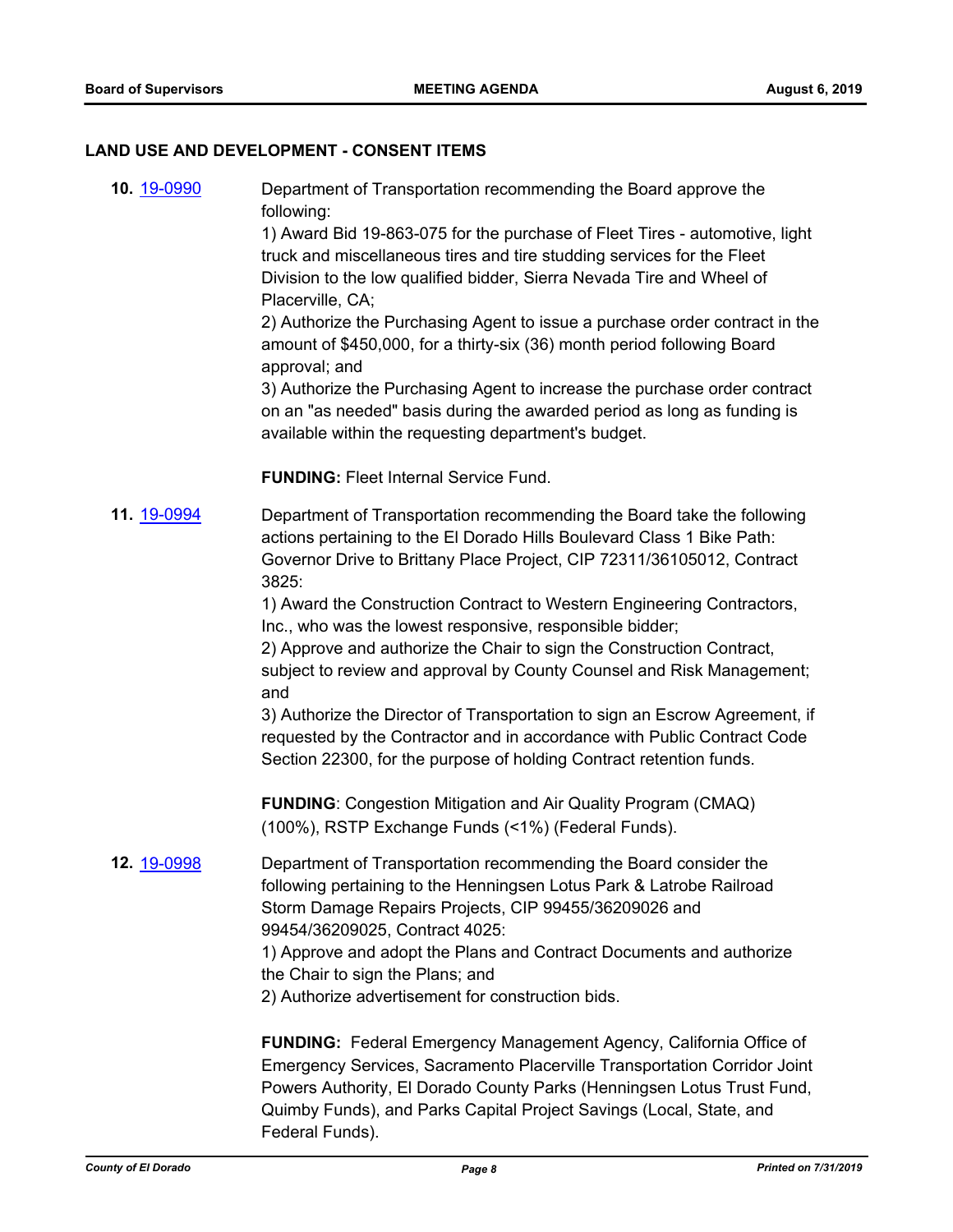**13.** [19-1013](http://eldorado.legistar.com/gateway.aspx?m=l&id=/matter.aspx?key=26335) Department of Transportation recommending the Board: 1) Make findings that the purchase of one (1) replacement loader is exempt from competitive bidding in accordance with Purchasing Ordinance 3.12.16, Section D; 2) Authorize the Purchasing Agent to utilize the National Joint Powers Alliance (NJPA) competitively bid Contract 032515-JDC for the acquisition of one (1) loader for the Department of Transportation, Maintenance and Operations Division; 3) Authorize the Purchasing Agent to sign a purchase order to the awarded NJPA vendor, Pape Machinery of West Sacramento, CA. in the amount of \$162,950.00 plus applicable delivery, fees and taxes (estimated at \$32,379.07) for a one time purchase for one (1) loader following Board approval; 4) Make findings that the purchase of one (1) Hook Lift Mounted Norstar Chemical Injection Sprayer (herbicide injection sprayer) and one (1) Carlson CP100 II Asphalt Paver are exempt from competitive bidding in accordance with Purchase Ordinance 3.12.16, Section B and C; 5) Authorize the Purchasing Agent to sign a purchase order with Norstar Industries of Auburn, WA in the amount of \$99,932.00 plus applicable delivery, fees and taxes (estimated at \$7,245.07) for a one time purchase for a herbicide injection sprayer following Board approval; and 6) Authorize the Purchasing Agent to sign a purchase order with Herrmann Equipment, Inc. of Roseville, CA. in the amount of \$232,126.25 plus applicable delivery, fees and taxes (estimated at \$16,829.16) for a one time purchase for a Carlson CP100 II Asphalt Paver following Board approval.

**FUNDING:** SB1 and Road Fund.

**14.** [19-1014](http://eldorado.legistar.com/gateway.aspx?m=l&id=/matter.aspx?key=26336) Department of Transportation recommending the Board approve and authorize the Chair to sign Resolution **122-2019** to claim additional funds in the amount of \$16,962 in Transportation Development Act Article 3 Local Transportation Fund Bicycle and Pedestrian Funds from the El Dorado County Transportation Commission for the El Dorado Trail - Los Trampas to Halcon Project, CIP 97012.

> **FUNDING:** Transportation Development Act Article 3 Local Transportation Fund Bicycle and Pedestrian Funds, El Dorado County Transportation Commission Resolution 18/19.19.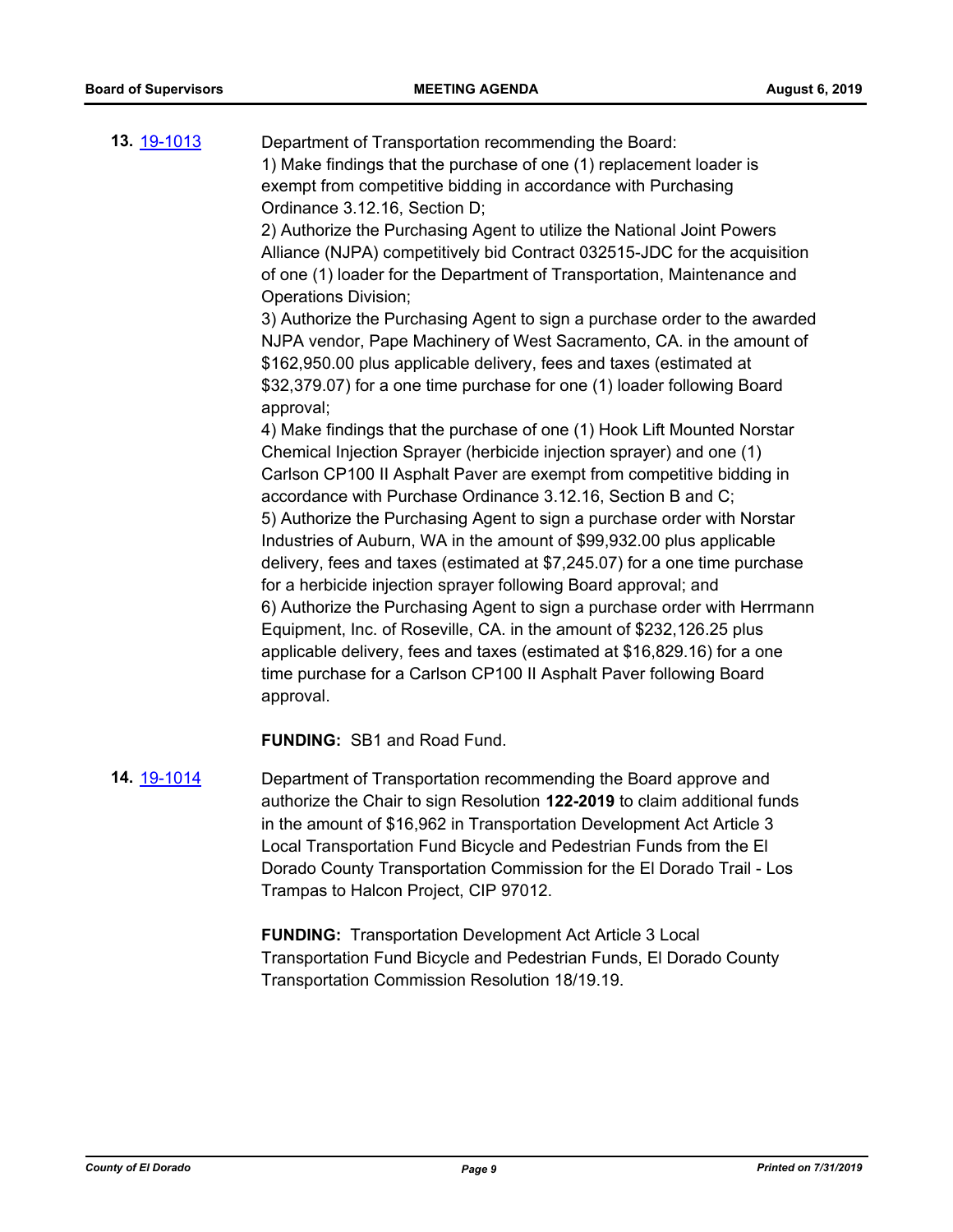| 15. 19-1019 | Department of Transportation recommending the Board:<br>1) Approve the addition of two (2) Felling tiltbed trailers to Department of<br>Transportation's FY 2019-20 Fixed Asset List totaling \$38,000;<br>2) Approve the \$22,664 price decrease on the Fixed Asset List for the<br>lowbed trailer (Felling beavertail trailer) bringing the estimate from<br>\$110,664 to \$88,000;<br>3) Make findings that the purchase of two (2) Felling tiltbed trailers and one<br>(1) Felling beavertail trailer are exempt from competitive bidding in<br>accordance with Purchasing Ordinance 3.12.13, Section D;<br>4) Authorize the Purchasing Agent to utilize the Sourcewell, formally known<br>as National Joint Powers Alliance (NJPA), competitively bid Contract<br>121918-FTS for the acquisition of two (2) Felling tiltbed trailers and one (1)<br>Felling beavertail trailer for the Department of Transportation, Maintenance<br>and Operations Division;<br>5) Authorize the Purchasing Agent to sign a purchase order to the awarded<br>Sourcewell vendor, Holt of California of Sacramento, CA. in the amount of<br>\$117,247.20 plus applicable delivery, fees and taxes (estimated at<br>\$8,530.45) for a one time purchase for two (2) Felling tiltbed trailers and<br>one (1) Felling beavertail trailer following Board approval;<br>6) Approve the \$38,336 price decrease on the Fixed Asset List for the<br>skidsteer, bringing the estimate from \$200,000 to \$161,664;<br>7) Approve the \$13,000 price increase on the Fixed Asset List for the<br>Road Widener Unit, bringing the estimate from \$45,000 to \$58,000; and<br>8) Approve the addition of a PB Patcher Attachment (rear pivoting<br>conveyor) to Department of Transportation's Fixed Asset List totaling<br>\$10,000. |
|-------------|---------------------------------------------------------------------------------------------------------------------------------------------------------------------------------------------------------------------------------------------------------------------------------------------------------------------------------------------------------------------------------------------------------------------------------------------------------------------------------------------------------------------------------------------------------------------------------------------------------------------------------------------------------------------------------------------------------------------------------------------------------------------------------------------------------------------------------------------------------------------------------------------------------------------------------------------------------------------------------------------------------------------------------------------------------------------------------------------------------------------------------------------------------------------------------------------------------------------------------------------------------------------------------------------------------------------------------------------------------------------------------------------------------------------------------------------------------------------------------------------------------------------------------------------------------------------------------------------------------------------------------------------------------------------------------------------------------------------------------------------------------------------------------------------------------------|
|             | <b>FUNDING:</b> Road Fund (No Budget Amendment needed)                                                                                                                                                                                                                                                                                                                                                                                                                                                                                                                                                                                                                                                                                                                                                                                                                                                                                                                                                                                                                                                                                                                                                                                                                                                                                                                                                                                                                                                                                                                                                                                                                                                                                                                                                        |
| 16. 19-1046 | Department of Transportation recommending the Board authorize the<br>Chair to sign Agreement with the El Dorado County Transportation<br>Commission for Fiscal Year 2018-2019 Surface Transportation Block<br>Grant Program Exchange Funds (X19-6157(066)), in the amount of<br>\$548,437 for a period of five years.                                                                                                                                                                                                                                                                                                                                                                                                                                                                                                                                                                                                                                                                                                                                                                                                                                                                                                                                                                                                                                                                                                                                                                                                                                                                                                                                                                                                                                                                                         |
|             | <b>FUNDING:</b> Surface Transportation Block Grant Program Exchange<br>Funds (X19-6157(066)).                                                                                                                                                                                                                                                                                                                                                                                                                                                                                                                                                                                                                                                                                                                                                                                                                                                                                                                                                                                                                                                                                                                                                                                                                                                                                                                                                                                                                                                                                                                                                                                                                                                                                                                 |
| 17. 19-1058 | Department of Transportation, Fleet Services, recommending the Board<br>approve the addition of four (4) Chevrolet Tahoe PPV Police Patrol SUVs<br>and one (1) Chevrolet Tahoe PPV Probation Specifications to Department<br>of Transportation's Fleet Replacement Vehicles Fixed Asset List.                                                                                                                                                                                                                                                                                                                                                                                                                                                                                                                                                                                                                                                                                                                                                                                                                                                                                                                                                                                                                                                                                                                                                                                                                                                                                                                                                                                                                                                                                                                 |
|             |                                                                                                                                                                                                                                                                                                                                                                                                                                                                                                                                                                                                                                                                                                                                                                                                                                                                                                                                                                                                                                                                                                                                                                                                                                                                                                                                                                                                                                                                                                                                                                                                                                                                                                                                                                                                               |

**FUNDING:** Fleet Internal Services Fund (No Budget Amendment at this time).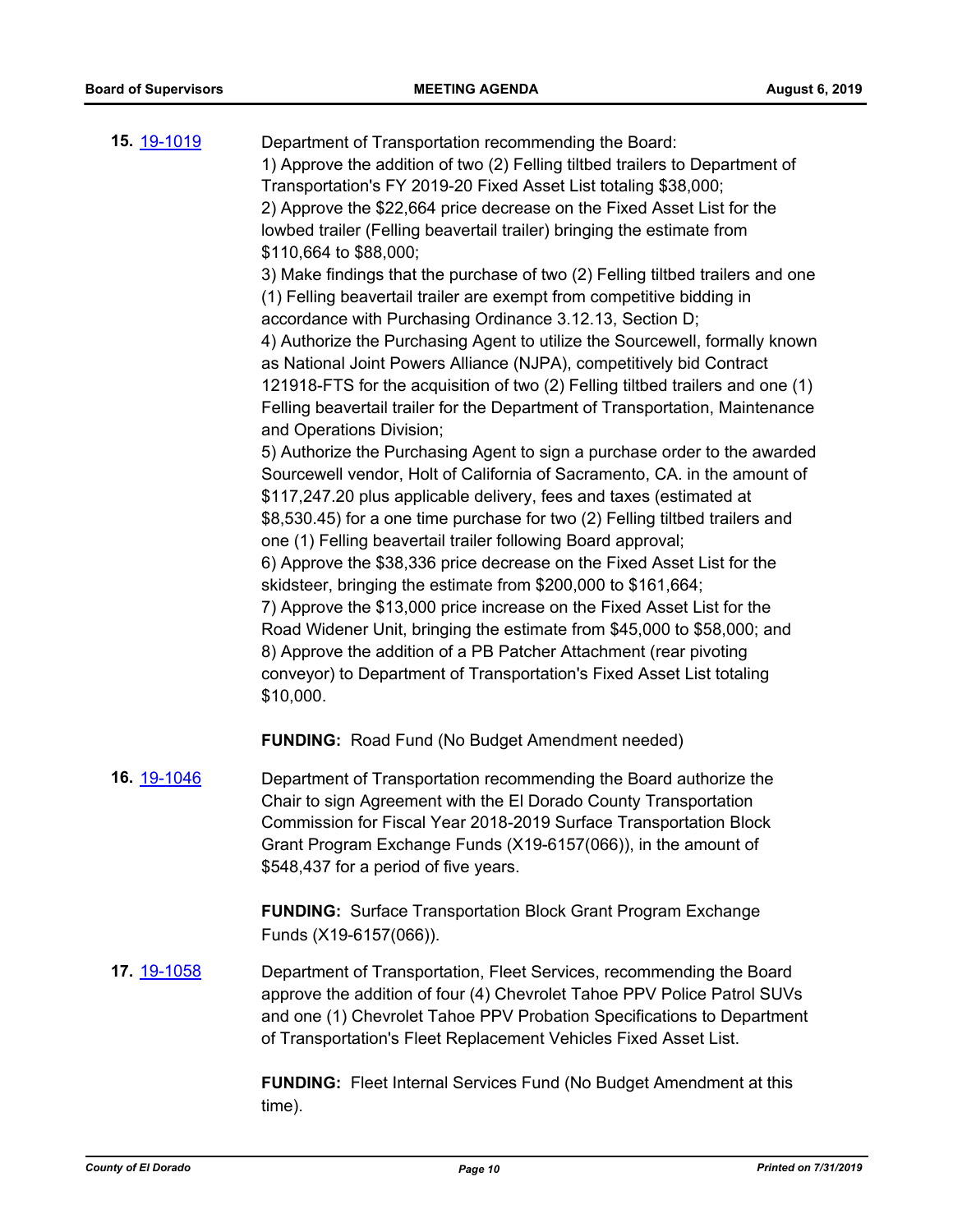**18.** [19-1116](http://eldorado.legistar.com/gateway.aspx?m=l&id=/matter.aspx?key=26438) Department of Transportation recommending the Board approve a request for relief from accountability for a cash shortage in the amount of \$32 in the Department of Transportation's permit counter petty cash drawer, pursuant to Government Code Section 29390 and upon review and approval of the Auditor-Controller, due to an error in cash handling.

**FUNDING:** General Fund.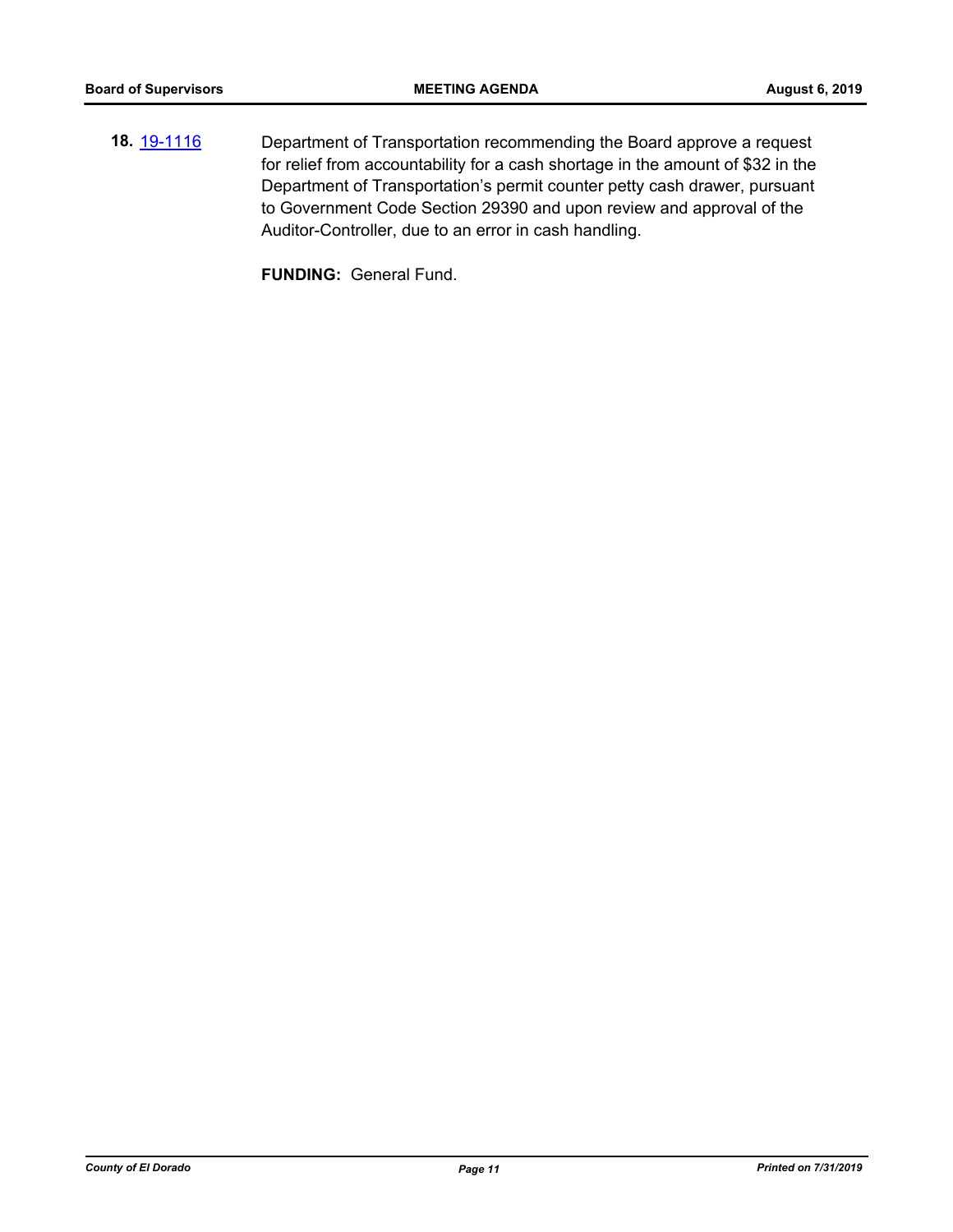#### **LAW AND JUSTICE - CONSENT ITEMS**

**19.** [19-1146](http://eldorado.legistar.com/gateway.aspx?m=l&id=/matter.aspx?key=26468) District Attorney recommending the Board: 1) Receive and file the Fourteenth Annual Report on Real Estate Fraud for Fiscal Year 2018-2019; and 2) Adopt and authorize the Chair to sign Resolution **127-2019** reducing the District Attorney Real Estate Fraud recording fee from \$3.00 to \$2.00.

**FUNDING:** Real Estate Fraud Prosecution Trust.

## **END CONSENT CALENDAR 1**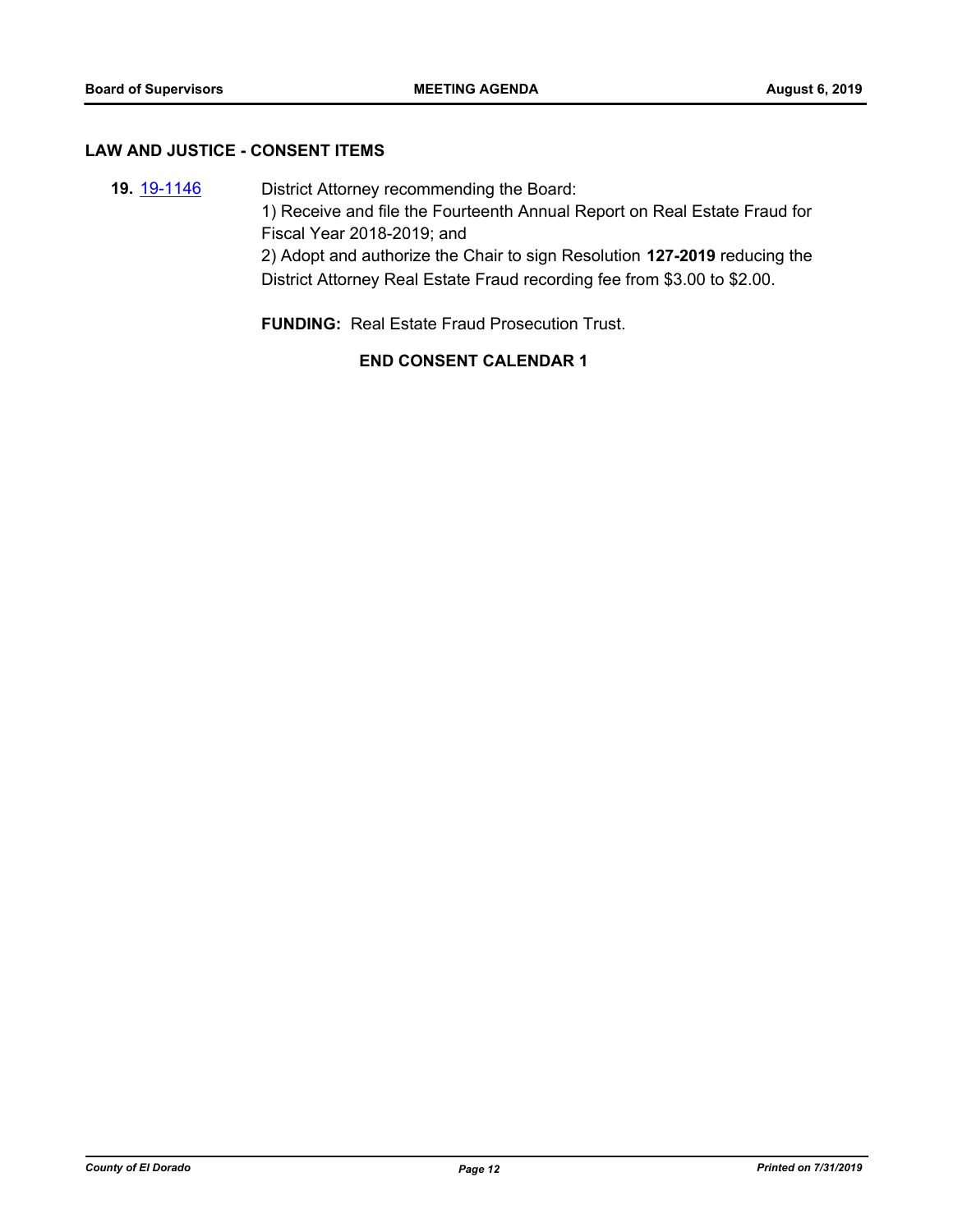#### **DEPARTMENT MATTERS (Items in this category may be called at any time)**

**20.** [19-1166](http://eldorado.legistar.com/gateway.aspx?m=l&id=/matter.aspx?key=26489) Director of Human Resources recommending the Board appoint Kimberly Dawson to the position of Clerk of the Board of Supervisors, effective August 7, 2019, at step one of the salary range (annual salary of \$83,907.20). (Est. Time: 5 Min.)

**FUNDING**: General Fund.

#### **10:00 A.M. - TIME ALLOCATION**

**21.** [19-1100](http://eldorado.legistar.com/gateway.aspx?m=l&id=/matter.aspx?key=26422) **HEARING - Department of Transportation to provide the Board with an** update on the grant funding projections for El Dorado County and how the decreased revenue projections affect the Traffic Impact Mitigation (TIM) Fee program and provide staff direction. (Est. Time: 1 Hr.)

**FUNDING:** Traffic Impact Mitigation Fee Program.

#### **11:00 A.M. - TIME ALLOCATION**

**22.** [19-0701](http://eldorado.legistar.com/gateway.aspx?m=l&id=/matter.aspx?key=26023) Child Support Services recommending the Board approve and authorize the Chair to sign a Proclamation designating August 2019 as Child Support Awareness Month in El Dorado County. (Est. Time: 10 Min.)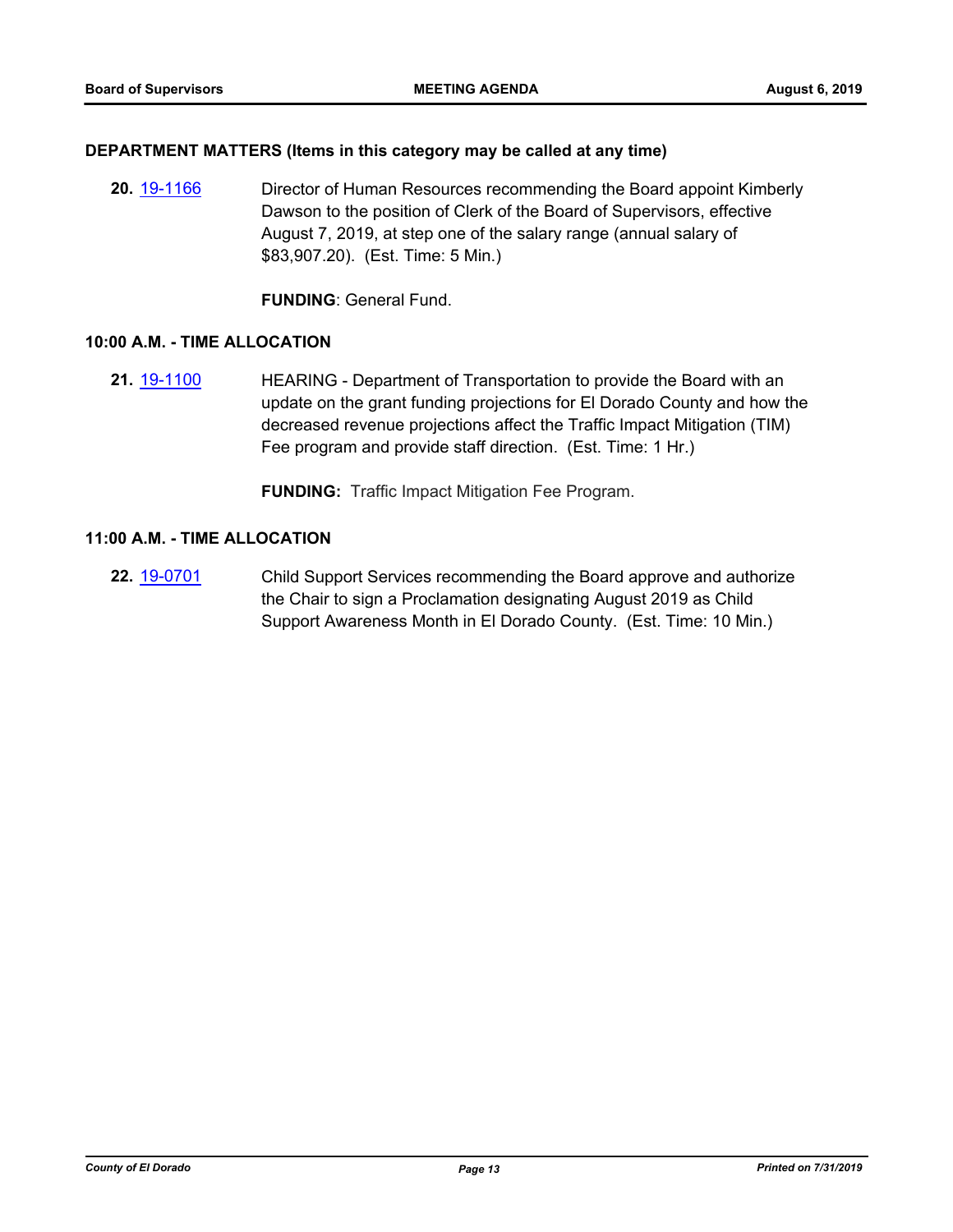#### **CONSENT CALENDAR 2 - 2:00 P.M.**

**23.** [19-1090](http://eldorado.legistar.com/gateway.aspx?m=l&id=/matter.aspx?key=26412) Department of Transportation recommending the Board: 1) Approve and authorize the Chair to sign a Budget Transfer adjusting the budget for Fiscal Year (FY) 2018-19 to allow for a General Fund contribution of \$296,000 from the reserve set aside for emergency road infrastructure projects to reimburse the Road Fund for negative interest charged during FY 2018-2019; and 2) Approve and authorize the Chair to sign a Budget Transfer adjusting the budget for FY 2018-2019 to allow for a General Fund contribution of \$2,100,000 from the reserve set aside for emergency road infrastructure projects to reimburse the Road Fund for costs related to FEMA projects not eligible for FEMA reimbursement. (4/5 vote required)

#### **FUNDING:** General Fund.

- **24.** [19-1141](http://eldorado.legistar.com/gateway.aspx?m=l&id=/matter.aspx?key=26463) Department of Transportation recommending the Board approve and authorize the Chair to sign a Budget Transfer amending the Fiscal Year 2018-2019 Adopted Budget to accommodate the transfer of Encroachment Public Utility Inspection Fees from the Special Revenue Fund to the Department of Transportation. (4/5 vote required)
	- **FUNDING:** Encroachment Public Utility Inspection fees.

#### **END CONSENT CALENDAR 2**

#### **2:30 P.M. - TIME ALLOCATION**

- **25.** [19-1154](http://eldorado.legistar.com/gateway.aspx?m=l&id=/matter.aspx?key=26476) Supervisor Novasel recommending the Board approve and authorize the Chair to sign a Proclamation recognizing the 90th birthday of Vikingsholm Castle and the efforts of the Sierra State Parks Foundation. (Est. Time: 10 Min.)
- **26.** [19-1140](http://eldorado.legistar.com/gateway.aspx?m=l&id=/matter.aspx?key=26462) Department of Transportation recommending the Board take the following actions related to the U.S.50/Pioneer Trail Intersection Safety Improvement Project (CIP 72379):

1) Receive a presentation regarding engineering and outreach work performed to date on the intersection of U.S. 50 and Pioneer Trail; and 2) Select a roundabout as the Board's preferred project alternative. (Est. Time: 30 Min.)

**FUNDING:** Tahoe Regional Planning Agency Air Quality Mitigation Funds (2.15%), Congestion Mitigation and Air Quality Program (15.35%), Highway Safety Improvement Program (59.30%), Regional Surface Transportation Program - TRPA (22.91%), Regional Surface Transportation Program - Caltrans (0.29%).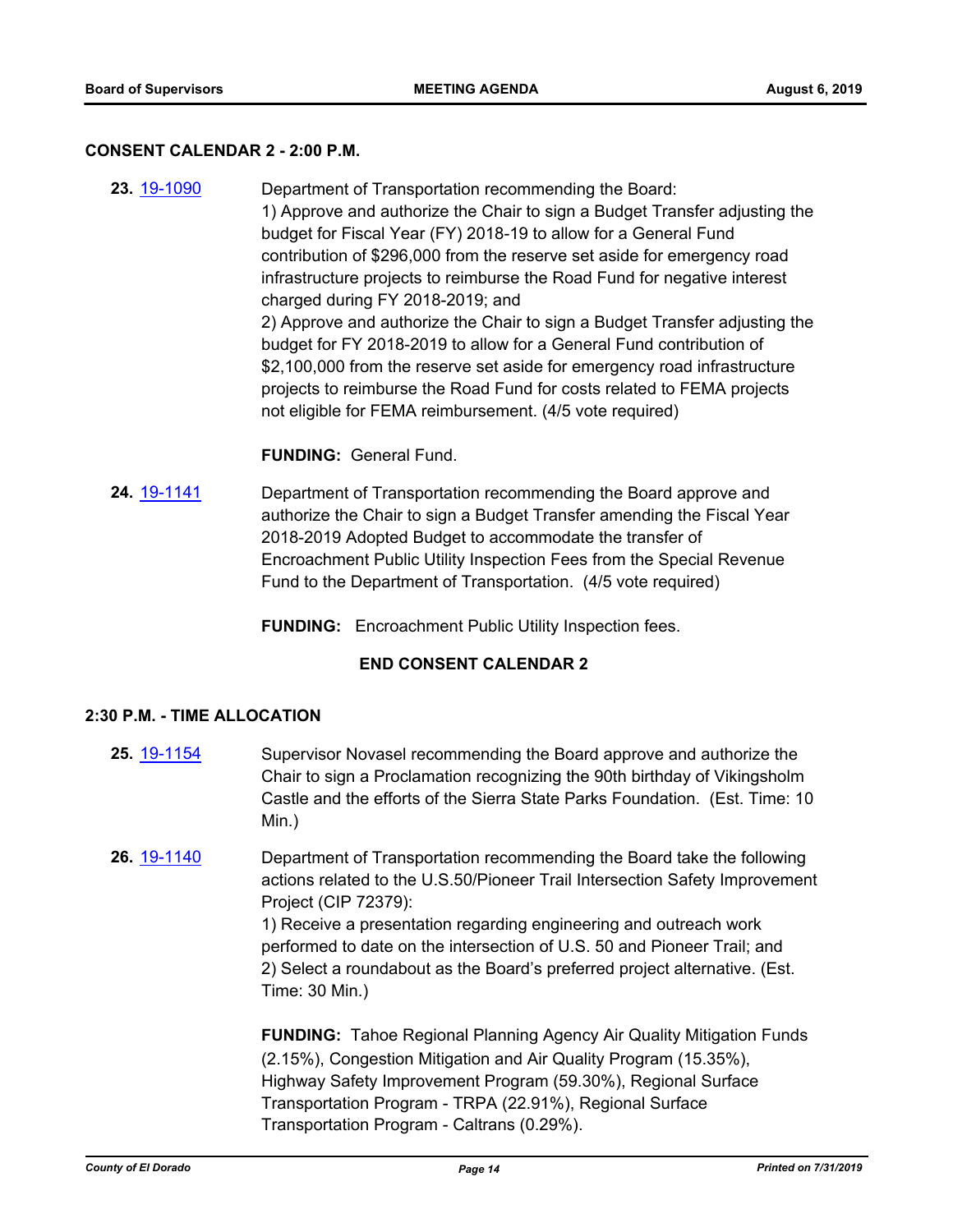#### **3:00 P.M. - TIME ALLOCATION**

**27.** [19-1083](http://eldorado.legistar.com/gateway.aspx?m=l&id=/matter.aspx?key=26405) HEARING - To consider the recommendation of the Planning Commission on the Bado project (General Plan Amendment A18-0001/Rezone Z18-0001) to amend the General Plan land use designation and Zone District on property identified by Assessor's Parcel Number 061-200-006, consisting of 1.41 acres, in the Georgetown area, submitted by Paul Bado; and the Planning Commission recommending the Board take the following actions:

> 1) Adopt the Negative Declaration based on the Initial Study prepared by staff (Attachment C);

2) Approve A18-0001 amending the General Plan land use designation for Assessor's Parcel Number 061-200-006 from Commercial to Medium Density Residential based on the Findings presented (Attachment B); 3) Approve Z18-0001 rezoning Assessor's Parcel Number 061-200-006 from Commercial, Main Street to One-acre, Residential based on the Findings presented (Attachment B);

4) Adopt Ordinance **5105** for said Rezone (Attachment A); and 5) Continue item for final action to occur with the adoption of the Resolution approving the General Plan Land Use Element Amendments considered by the Board during the "General Plan Window", tentatively scheduled for August 6, 2019. (Supervisorial District 4) (Est. Time: 10 Min.)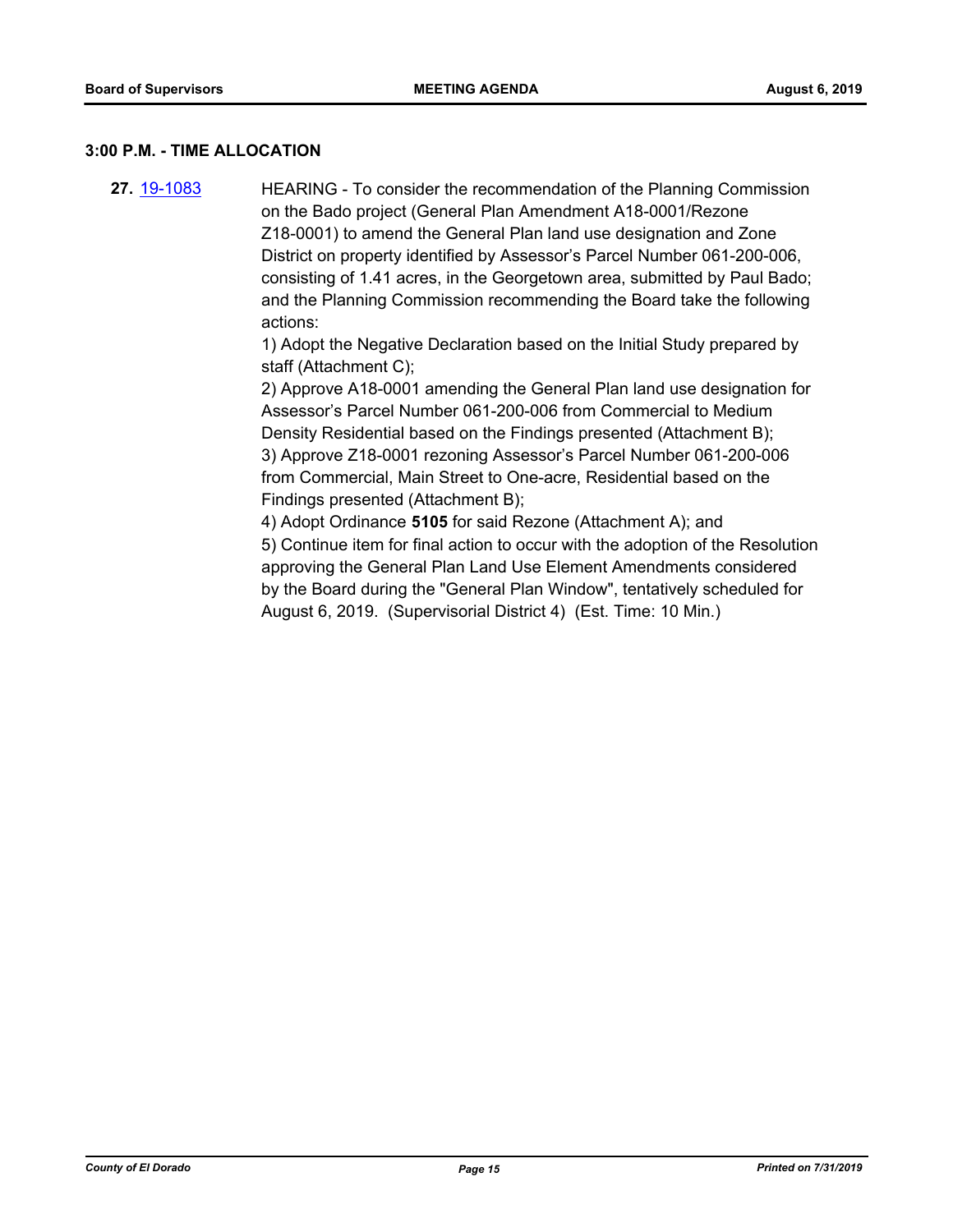**28.** [19-1149](http://eldorado.legistar.com/gateway.aspx?m=l&id=/matter.aspx?key=26471) HEARING - To consider the recommendation of the Planning Commission on General Plan Amendment GPA19-0001/Rezone Z19-0003 amending General Plan land use designations (General Plan mapping errors) on portions of two parcels and rezoning 25 parcels to correct documented mapping errors of the Zoning Map; and the Planning Commission recommending the Board take the following actions: 1) Determine that pursuant to the California Environmental Quality Act Guidelines Section 15168, there is no substantial evidence requiring the preparation of a subsequent Negative Declaration or an Addendum to the existing El Dorado County Targeted General Plan Amendment/Zoning Ordinance Update (TGPA/ZOU) Final Program Environmental Impact Report (SCH #2012052074), adopted by the Board of Supervisors on December 15, 2015; 2) Approve GPA19-0001 amending the General Plan land use designations (General Plan mapping errors) on portions of two parcels, Assessor's Parcel Number 104-250-010 from Multifamily Residential to Commercial and Assessor's Parcel Number 070-250-070 from Medium-Density Residential to Commercial, based on the Findings presented (Attachment B); 3) Approve Z19-0003 rezoning the following 25 parcels to correct documented mapping errors of the Zoning Map: Greenwood Area (Supervisorial District 4) - Assessor's Parcel Numbers 074-100-029, 074-100-041, 074-100-046, 074-100-050; Meeks Creek Area (Supervisorial District 5) - Assessor's Parcel Numbers: 016-041-006, 016-261-001, 016-261-002, 016-261-006, 016-261-007, 016-261-011, 016-261-012, 016-261-013, 016-261-014, 016-410-001, 016-410-003,

016-410-007, 016-410-009, 016-410-011; Mount Aukum Area

Hill Area (Supervisorial District 4) - Assessor's Parcel Number

(Supervisorial District 2) - Assessor's Parcel Number 095-160-015; Pilot

104-250-010; Placerville Area (Supervisorial District 3) - Assessor's Parcel Numbers: 084-200-012 and 084-200-057; Shingle Springs Area (Supervisorial District 4) - Assessor's Parcel Numbers 070-250-069, 070-250-070; and Somerset Area (Supervisorial District 2) - Assessor's

Parcel Number 046-370-042 based on the Findings presented (Attachment B); 4) Adopt Ordinance **5106** for said Rezone (Attachment A); and 5) Continue the item for final action to occur with the adoption of the Resolution approving the General Plan Land Use Elements considered by the Board during the "General Plan Window", tentatively scheduled for August 6, 2019. (Est. Time: 10 Min.)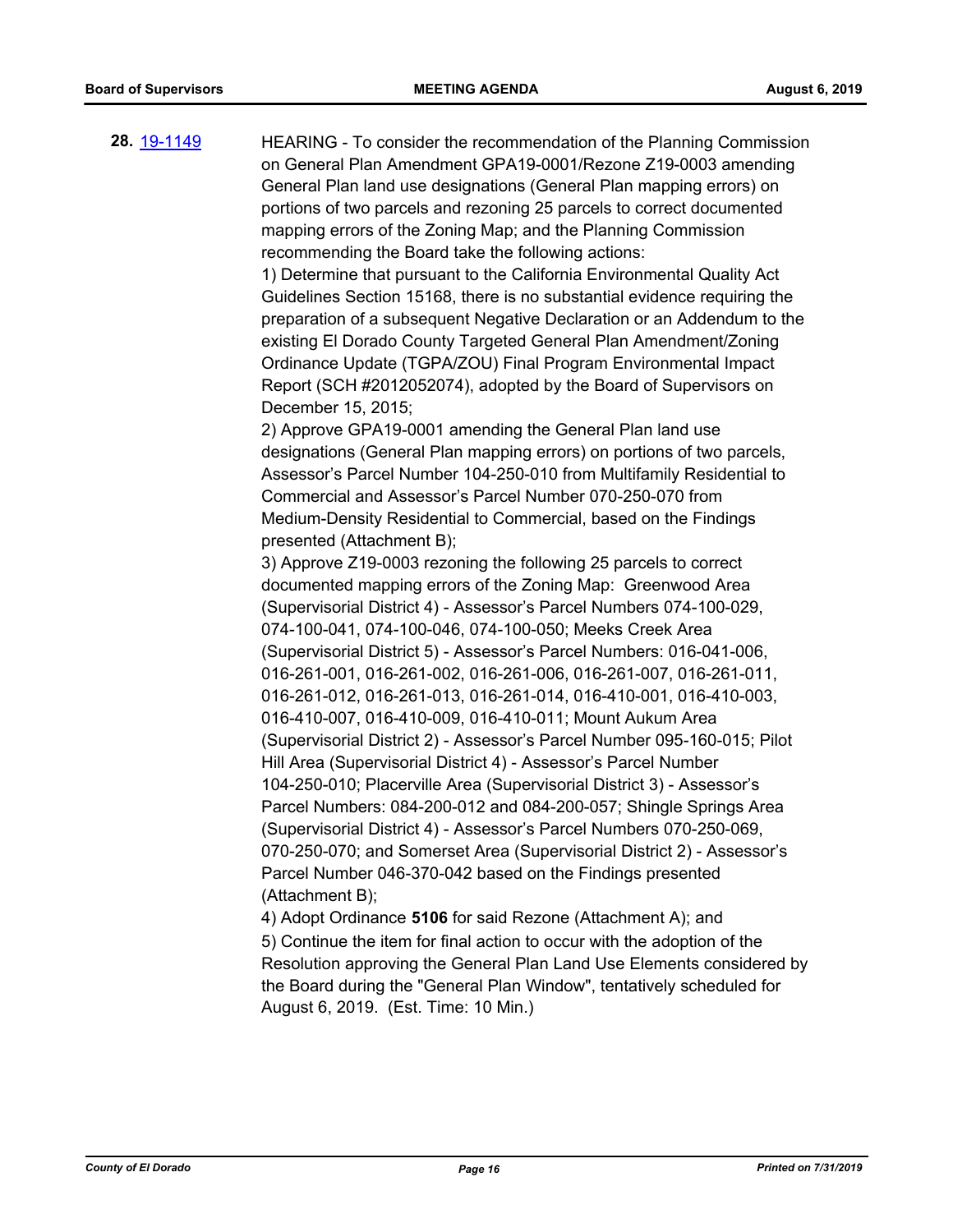**29.** [19-1150](http://eldorado.legistar.com/gateway.aspx?m=l&id=/matter.aspx?key=26472) HEARING - To consider the recommendation of the Planning Commission on General Plan Amendment GPA19-0002 amending three General Plan Elements with text updates (Land Use Element; Public Health, Safety, and Noise Element; and Transportation and Circulation Element); and the Planning Commission recommending the Board take the following actions: 1) Determine that pursuant to the California Environmental Quality Act Guidelines Section 15168, there is no substantial evidence requiring the preparation of a subsequent Negative Declaration or an Addendum to the existing El Dorado County Targeted General Plan Amendment/Zoning Ordinance Update (TGPA/ZOU) Final Program Environmental Impact Report (SCH 2012052074), adopted by the Board of Supervisors on December 15, 2015; 2) Approve GPA19-0002 amending the General Plan to incorporate revisions to Land Use Element Policies 2.1.1.1, 2.1.2.1, 2.2.5.11, 2.2.5.20, and Table 2-4; Public Health, Safety, and Noise Element Policies 6.2.2.2 and 6.8.1.1; and Transportation and Circulation Element Policy TC-Xa3, based on the Findings presented (Attachment D); 3) Adopt and authorize the Chair to sign Resolution **124-2019** amending the General Plan Public Health, Safety, and Noise Element (Attachment B); 4) Adopt and authorize the Chair to sign Resolution **125-2019** amending the General Plan Transportation and Circulation Element (Attachment C); and 5) Continue item for final action to occur with adoption of the Resolution approving the General Plan Land Use Element Amendments considered by the Board during the "General Plan Window", tentatively scheduled for August 6, 2019. (Est. Time: 10 Min.) . **30.** [19-1151](http://eldorado.legistar.com/gateway.aspx?m=l&id=/matter.aspx?key=26473) Planning and Building Department recommending the Board adopt and authorize the Chair to sign Resolution **126-2019** approving the General Plan Land Use Element amendments considered by the Board during the

August 2019 "General Plan Window". (Est. Time: 5 Min.)

**FUNDING:** N/A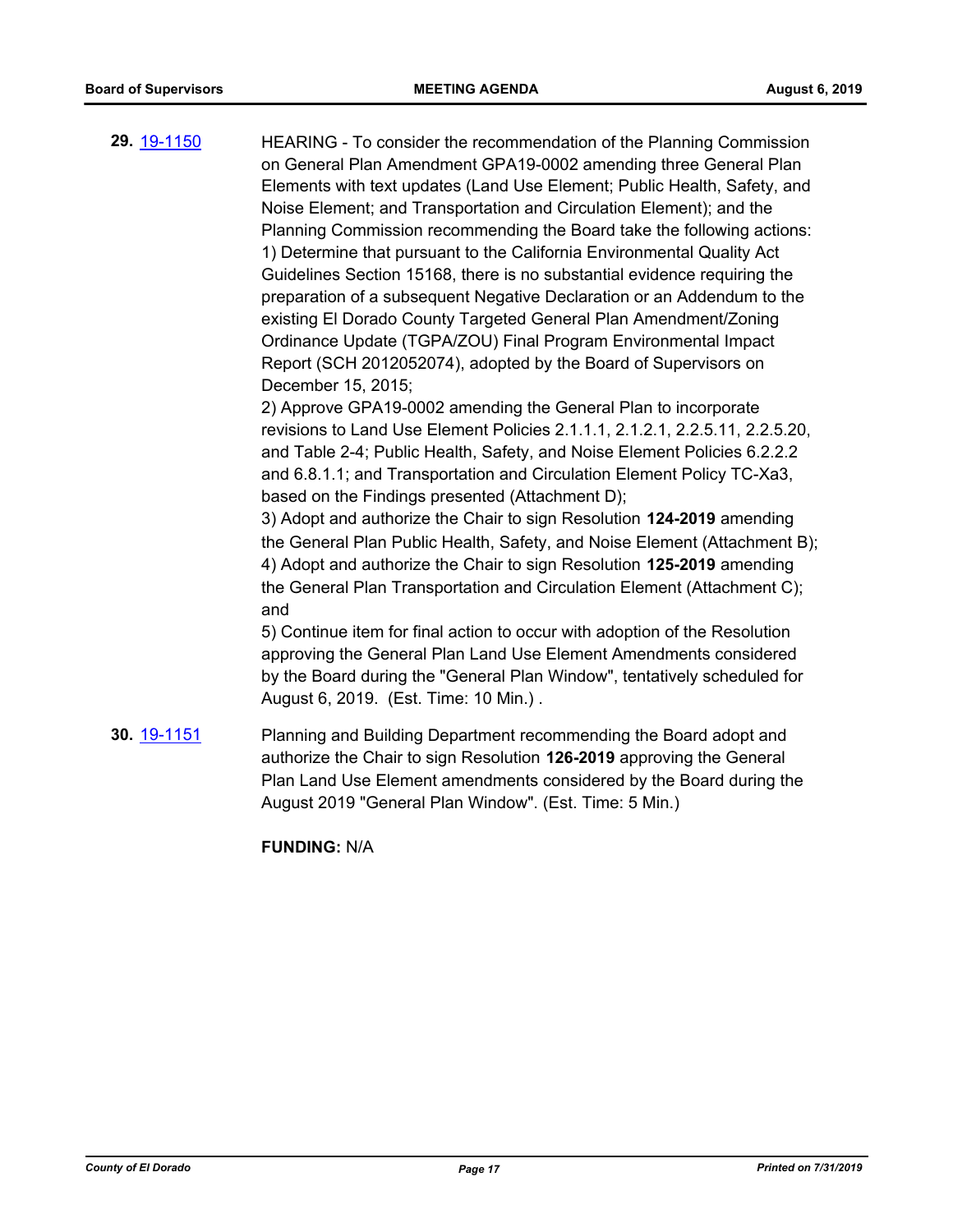#### **3:30 P.M. - TIME ALLOCATION**

**31.** [19-1175](http://eldorado.legistar.com/gateway.aspx?m=l&id=/matter.aspx?key=26498) Chief Administrative Office recommending the Board consider the following related to the Vegetation Management Program: 1) Adopt and authorize the Chair to sign Resolution **128-2019**, revising the personnel allocation for the Chief Administrative Office, Emergency Medical Services and Emergency Preparedness Division, adding 1.0 FTE Administrative Analyst; 2) Request the Auditor-Controller to establish two new general fund org codes within the chart of accounts for the Chief Administrative Office, Emergency Medical Services and Emergency Preparedness Division; 3) Authorize the Chair to execute a budget transfer to move appropriations from Department 15 to the EMS/Preparedness Division, increasing appropriations in Salaries and Benefits and Services and Supplies in the newly created orgs by a total of \$291,000, and reducing related appropriations in Department 15 by an equal amount; and 4) Authorize the Chief Administrative Office to request a proposal from Cal Fire for the provision of defensible space inspections within the unincorporated area of the County in accordance with the County's Vegetation Management and Defensible Space Ordinance, Chapter 8.09. (Est. Time: 10 Min.)

**FUNDING:** General Fund (3/5 vote to move appropriations).

#### **ITEMS TO/FROM SUPERVISORS**

## **CAO UPDATE**

**ADJOURNMENT**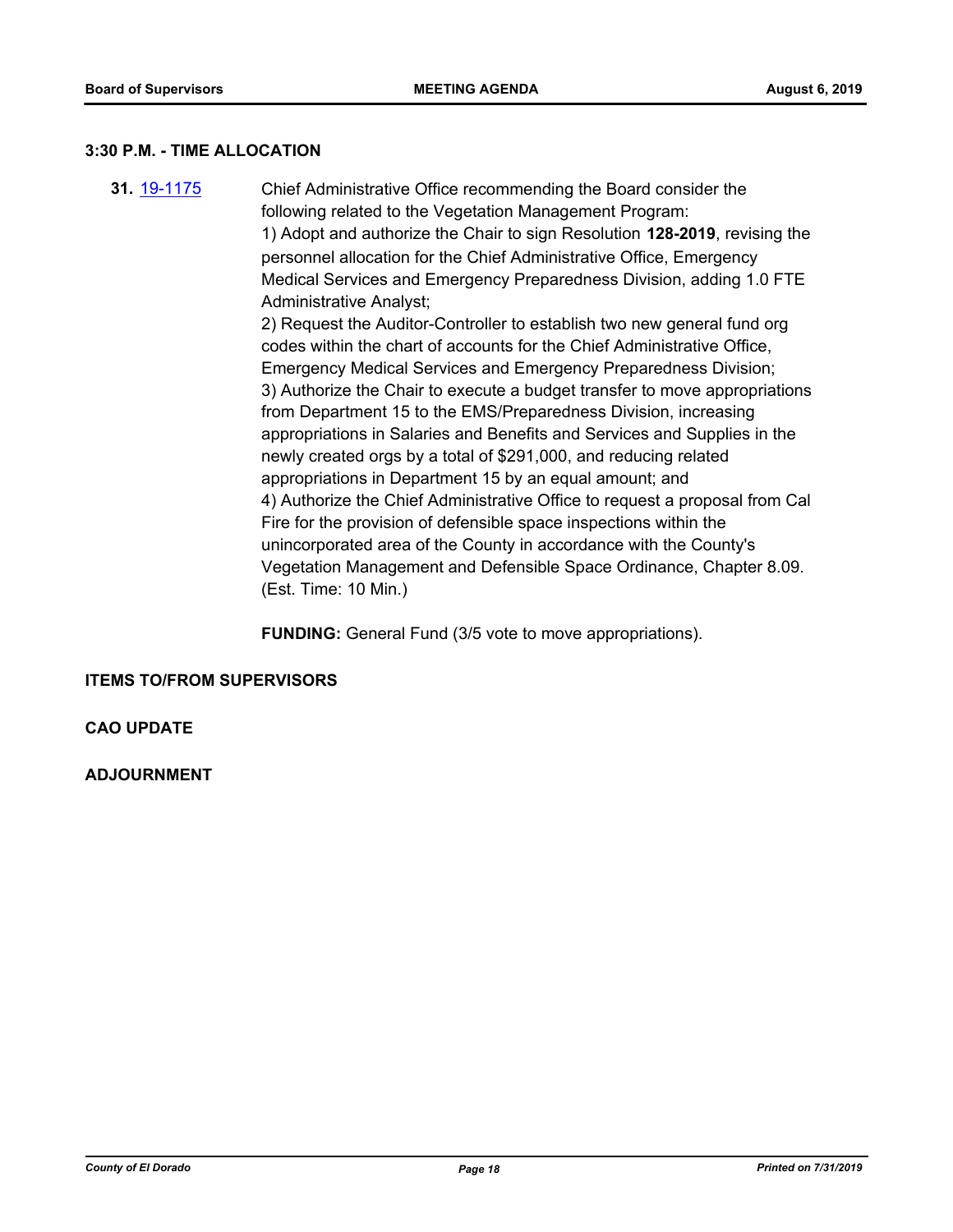#### **CLOSED SESSION**

- **32.** [19-1087](http://eldorado.legistar.com/gateway.aspx?m=l&id=/matter.aspx?key=26409) **Pursuant to Government Code Section 54957.6 Conference with Labor Negotiator**: County Negotiator: Director of Human Resources and/or designee. Employee organization: El Dorado County Employees' Association, Local 1, representing employees in the General, Professional, and Supervisory Bargaining Units. (Est. Time: 10 Min.)
- **33.** [19-1191](http://eldorado.legistar.com/gateway.aspx?m=l&id=/matter.aspx?key=26514) **Conference with Legal Counsel - Existing Litigation** pursuant to Government Code Section 54956.9(d)(1). Title: PG&E Corporation Bankruptcy (Case No. 19-30088 and 19-30089). Number of potential cases: (2). (Est. Time: 15 Min.)